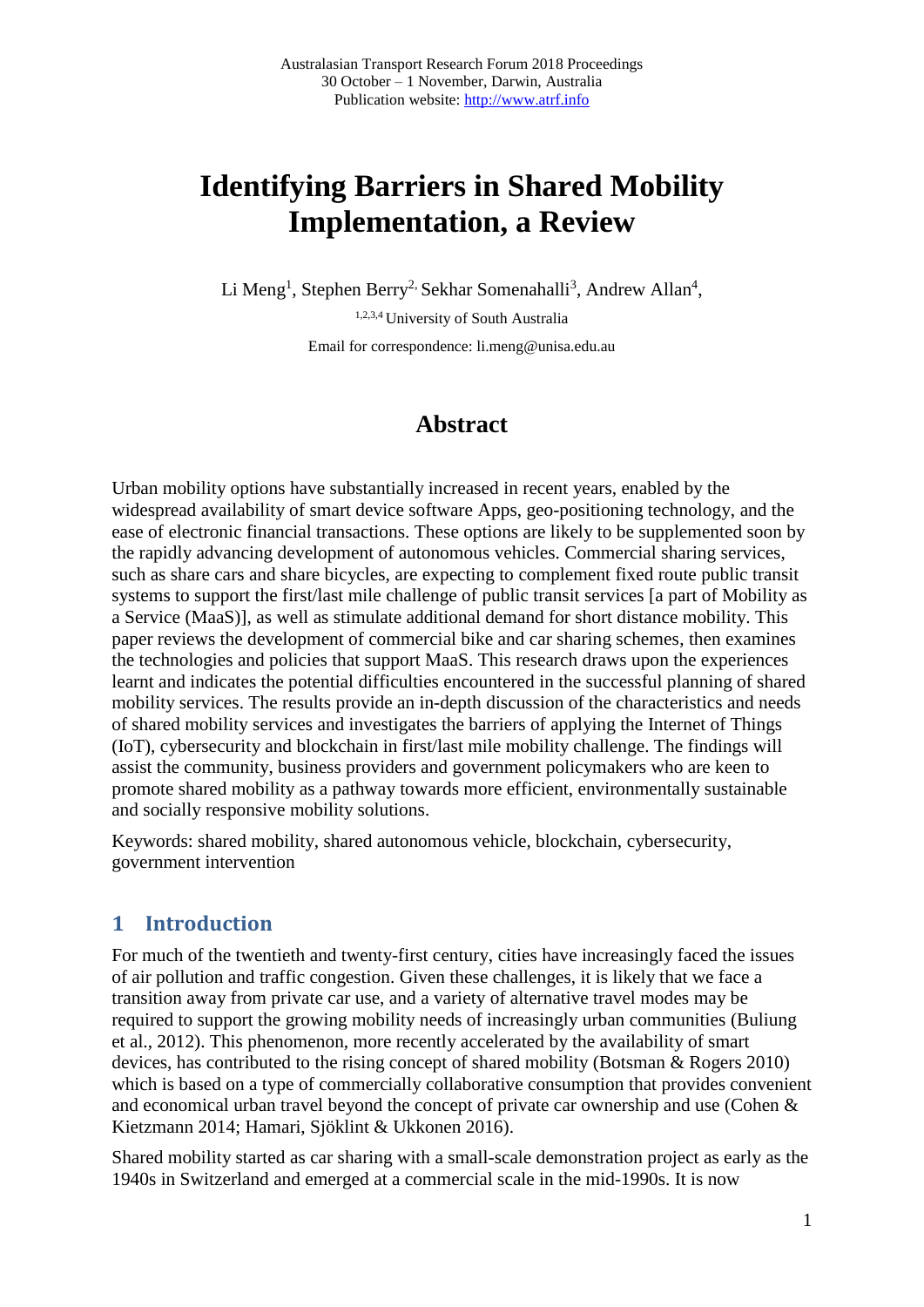developed as a peer-to-peer (P2P) based activity for obtaining, giving, or sharing access, coordinated through community-based online services (Botsman & Rogers 2010), such as through smart device software Apps. This type of transport belongs to shared economy mechanisms that enable companies to offer goods as a service rather than sell them as products. Shared economy facilitates a redistribution market, where people with no personal relationship commercially share assets. With shared mobility, users do not separately pay the full costs of the asset, insurance, fuel, maintenance, or parking in designated spaces, but are charged for the time of the vehicles used, or the distance covered, or a combination of two, coordinated through an online App and paid electronically (Cohen & Kietzmann 2014). Besides the economic gains, Hamari et al. (2016) stated that participation in the shared economy is to some degree motivated by sustainability and enjoyment.

The definition of shared mobility has varied with intersecting pathways over time. The traditional concept of ride-sharing was called car-pooling, where all participants compromise their personal travel scheduling flexibility to share travel in the same car to reach similar destinations (Habib et al., 2011). In recent years, the practices mentioned more about 'sharing' terms, the difference between 'ride-sharing' and 'ride-sourcing', with the former functioning along the lines of a not-for-profit service to match supply and demand if the trip is matching their own trips, and the later operates for profit and provides rides as business services supported by a flexible and user interactive platform (Rayle et al. 2016). 'Ridesourcing' such as Uber and Lyft can be distinguished from a traditional taxi by the use of an online trip matching platform with an efficient electronic order and payment system. This paper discusses shared mobility services from the perspective of commercially sharing a physical asset such as a bike or car (and in the future an autonomous vehicle) rather than sharing a ride.

Shared mobility plays a critical role in the development of Mobility as a Service (MaaS), especially when shared cars or bikes are used first/last mile and multi-modal sharing. Shared mobility has emerged out of the backdrop of a digital technology revolution, enabled by massive flows of information, improved online security, and ubiquitous smart devices. However, various barriers exist, for example, there is an attitude-behaviour gap, whereby people perceive the activity positively but do not necessarily translate this into personal action; and there is a lack of experience in the business models of the service providers (Cohen & Kietzmann 2014). These issues could impact on the quality of MaaS, public transport planning and day to day travel events. This paper focuses on a review of the current literature to discuss (multi-modal) commercial shared mobility's developments, benefits and barriers to the business model. The paper then progresses to discussion of the applications of first/last mile and multi-modal mobility and supporting technologies of online Apps, cybersecurity, blockchain and ends with the analyses of the challenges for shared mobility planning. This paper addresses one of the knowledge gaps further developing the evidence base for policies supporting shared mobility implementation.

# **2 Car sharing**

Literature has categorised two types of car sharing: one-way car sharing (Shaheen et al., 2015) [or point-to-point car sharing (Le Vine et al., 2014)] and roundtrip car sharing. Oneway car sharing is further divided into one-way station-based services (i.e. where a vehicle is returned to a different designated station location), which is also called a fixed based (Philip Boyle and Associates, 2017); or one-way free-floating services (vehicle returned anywhere within a geographic area). One-way car sharing does not require its users to return the vehicle to the same location from which it was accessed (in contrast to roundtrip car sharing), and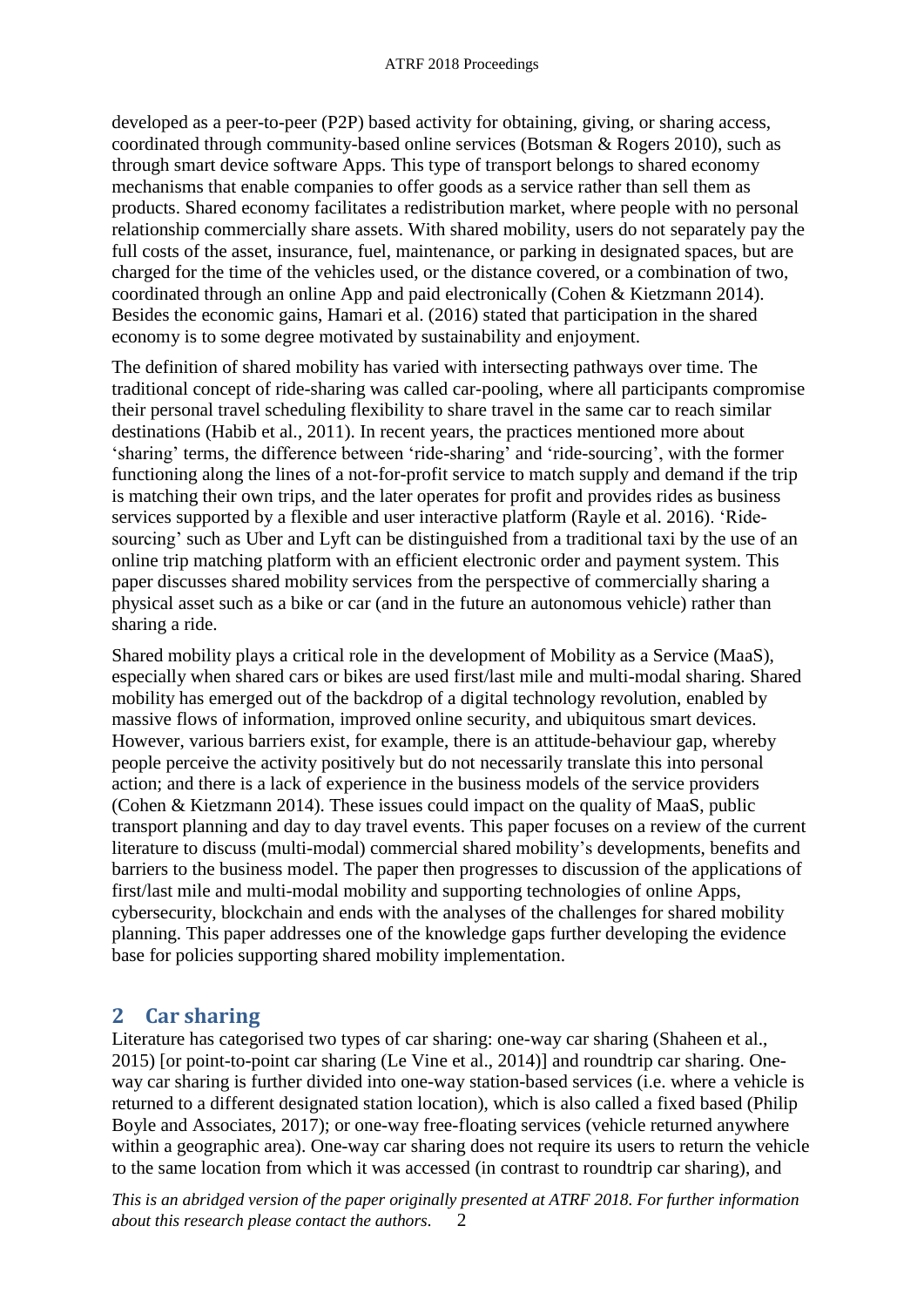users typically pay by the minute versus the hour and may not require a reservation. In roundtrip car sharing systems, the user must return the vehicle to its starting point at the end of their usage episode; it includes both travel to and from a destination and the time spent whilst there. Advance reservation via the internet is typically required and payment includes an additional time-based parking charge for a planned trip activity. When the hire lengthens, the fixed-base service often becomes relatively cheaper compared to the free-floating service. Generally, free-floating services support short trips that are usually one-way. Fixed-based car share services facilitate reduced car ownership by providing readily available vehicle access for longer journeys.

#### 2.1 **The development of car sharing**

Car sharing is not a new phenomenon although rapid growth of commercial schemes enabled by smart devices has transformed car sharing from niche to mainstream in many cities. The first recorded car sharing system commenced in Zurich, Switzerland in 1948 to serve people who could not afford or preferred not to purchase a vehicle (Shaheen and Cohen, 2013). The program operated until 1998, using the round-trip operating model. One of the earliest North American experiences with car sharing began with two experiments: Mobility Enterprise (a Purdue University research program, 1983 to 1986) and the Short-Term Auto Rental (STAR) demonstration (San Francisco, California, 1983 to 1985). There are similar car sharing schemes in Europe that include: Procotip; Witkar, Green Cars; Bilpoolen; Vivallabil; and Bilkooperativ (Shaheen and Cohen, 2013). Since 2008, fixed-base car share services have grown in scale and availability, with service providers operating in over 1,000 cities and 27 countries. For example, Zipcar manages around 10,000 vehicles in the United States of America alone (Philip Boyle and Associates, 2017).

In the same period, other types of sharing models have become available including allowing people to rent their car to neighbours, shared ownership of a single vehicle (fractional ownership), and 'free-floating' one-way, short-term car hire, such as personal vehicle sharing. There are four sub-models of personal vehicle sharing:

- fractional ownership
- hybrid peer-to-peer (P2P)-traditional car sharing (individuals access vehicles by joining an organization that maintains its own fleet of cars and light trucks—but also includes private vehicles—throughout a network of locations
- P2P car sharing (employs privately-owned vehicles made temporarily available for shared use by an individual or members of a P2P company)
- P2P marketplace (enables direct exchanges between individuals via the internet).

These personal car sharing types have been supported by government policies and businesses to different degrees in the past, such as benefits reduced tolls or free parking provided by employers.

In Adelaide, South Australia, a fixed-base car share service began in August 2008 with two vehicles located at a purpose built 'green' development in Sturt Street. Policy makers at local government level embraced the concept of commercial car sharing and in 2012, the Adelaide City Council set a goal of reaching 100 car share vehicles in their council district by 2020. By November 2016, the service had grown to 14 cars in 11 different locations supporting 446 private and business users (Philip Boyle and Associates, 2017). Policy support at state government level enabled the car sharing scheme to spread to other locations outside the central business district such as the Bowden urban renewal project.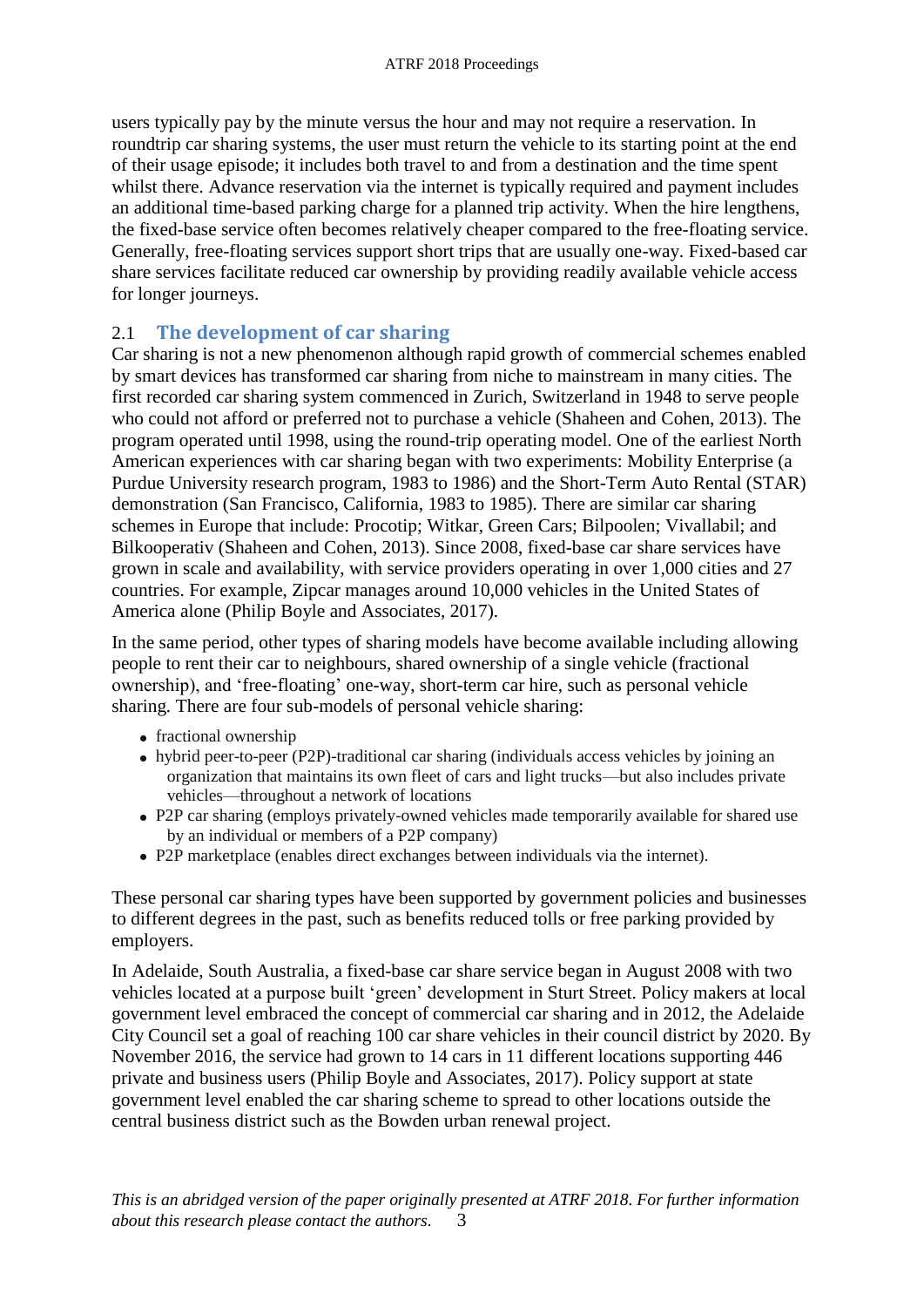#### **2.2 Shared Autonomous vehicles**

Autonomous (driverless) vehicles are expected to have a growing presence on our roads in the near future, with small-scale trials already happening in many cities. The extension of this concept to Shared Autonomous Vehicles (SAVs) would retain door-to-door travel without the private asset costs and congestion that accompany single occupant owneroccupied vehicles (Ohnemus & Perl 2016). SAVs have the potential to reduce crashes, ease congestion, improve fuel economy, reduce parking needs, bring mobility to those unable to drive, and over time, dramatically change the nature of travel. SAVs may induce an increase in travel activity by meeting unmet mobility demand. Barriers to the uptake of autonomous vehicle may be less technical and more likely economic due to high initial costs (Fagnant & Kockelman 2015). Other challenges include legal liability, security and privacy.

## **3 Shared bicycles**

The literature has discussed shared bicycles as 'Bicycle sharing', 'Bikeshare', 'Public bicycle' or 'Public bike'. This paper discusses commercial bike sharing schemes which traditionally targets users interested in leisure-oriented mobility and are most prevalent in areas with a high tourist and/or student concentrations. Bike sharing schemes are commonly found in two forms: (a) schemes that require the bikes to be locked in purpose built docking stations to complete the service; or (b) dockless schemes that allow the users to complete the service by parking the bike where-ever they chose.

The principle of commercial bike sharing is simple, with users becoming a member of an enterprise that shares the use of the bike asset, often at a small or even zero cost for trips of short duration. This flexible short-term usage scheme can provides supplementary travel connections to the car and public transport. The shared bicycle service typically allows users to make reservations, pick-up, and drop-off the asset purely through self-service processes or their enabled smart device (i.e. phone or table). Bike sharing can marry well with the first/last mile travel concept and represents an eco-friendly mobility solution.

# **4 Integrated multi-modal mobility**

#### **4.1 Integration**

Public transport services are unable to bridge all locations, providing the potential for first/last mile shared mobility services. A dispersed pattern of land use dominates relatively low density suburban areas in many Australian and American cities. The distances between schools, homes, industry, recreation and retail services make it difficult to traverse by means other than a private vehicle. Typically, the overall transit system fails with first/last mile problem in low density suburban form (DeMaio, 2009). A compact urban development, smart new transport with efficient and affordable new options, such as multi-modal sharing, would present a potential solution to this complex challenge and help meet transport demand and sustainability objectives (Cohen & Kietzmann 2014; DeMaio 2009).

Integrating public transport and sharing economy mobility services may be the key to address the first/last mile problem. Lesh (2013) suggested the 1/2 to 1 mile radius around public transport connection points is the limit at which users perceived the distance too 'far' to walk, and beyond which the attractiveness and efficiency of public transport quickly diminishes for the user. Car and bike sharing systems may provide first/last mile mobility services, providing users with a transport option to link their final destinations with existing public transport infrastructure. Examples of integrating bike sharing schemes with public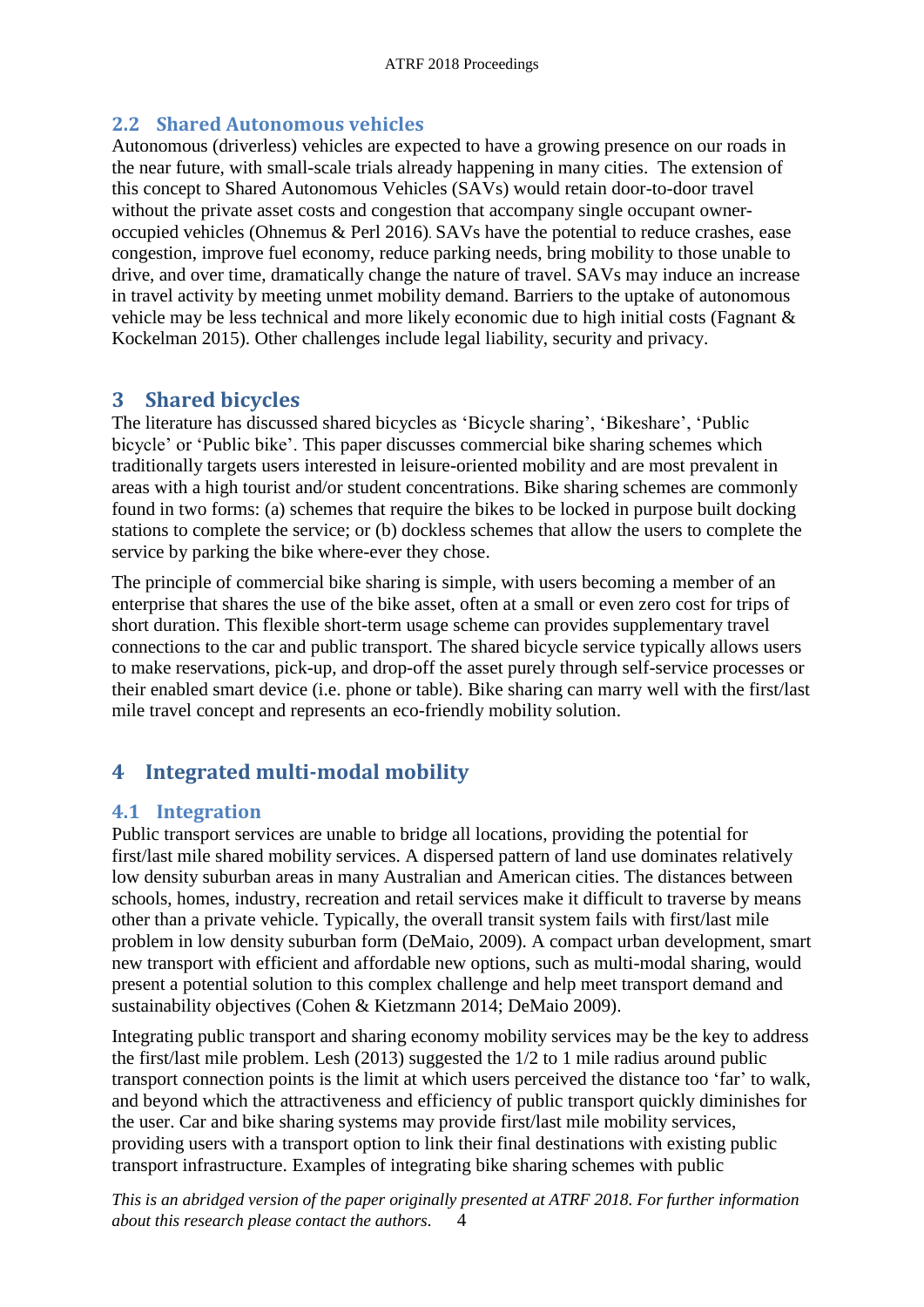transportation systems include the cities of Antwerp, Dublin, Cardiff, and San Francisco (Parkes et al. 2013).

Potentially, the combination of sharing systems with future on-demand mobility (applied via mobile Apps) may be useful in low-density suburbs where previously car ownership has been essential (Ohnemus & Perl 2016). Further policies and strategies may need to be developed or deployed to meet the requirements of multi-modal mobility. For example, in the future, shared autonomous vehicles may offer a convenient alternative for the first/last mile of travel in suburban areas (Ohnemus & Perl 2016). The future new sustainable mobility paradigm may be achieved through four key objectives: fewer trips, modal shift, distance reduction and increased efficiency (Cohen & Kietzmann 2014).

#### **4.2 Enabling the paradigm shift**

A paradigm shift to multi-modal mobility services that integrate sharing mobility services will take the cooperation of many actors. The sharing of knowledge leading to city-to-city policy transfer is a very active process in the field of transport and may enable the paradigm shift (Marsden et al. 2011).

## **5 Advanced technologies for shared mobility**

There are four main technological advances that are enabling the growth of sharing mobility services. They are big data (Romanillos et al. 2016; Sagiroglu & Sinanc 2013), the Internet of Things (IoT) (Lanza et al. 2016; Zhang & Wen 2017), blockchain or similar secure payment mechanisms, and cybersecurity (Pasqualetti, Dörfler & Bullo 2013; Von Dollen 2009).

# **6 Government**

#### **6.1 Policy intervention**

Besley (1988) discussed two methods of introducing merit good into policy making being first-best policy and second-best policy. A first-best policy needs only to consider the determination of two variables for the first-best allocation: an optimal lump-sum transfer of income and a direct choice of the merit good quantity. Second-best government policies are implemented when governments lack the information necessary to optimise the income distribution, and must charge the same price to all consumers of the merit good. In the other words, they may be unable to set tax rates that vary across individuals. First best policies may face market failure or distributional arguments (Besley 1988), therefore governments need to implement second best policies for a new product where there is insufficient information to make decisions. In supporting shared mobility, a social planner, or politician, does not 'know best' but may choose some individual preferences in a very specific policy intervention to alter the value of merit goods. The planner may overthrow individual preferences on shared mobility but at the same time engage in total sympathetic identification with the interests of his citizens to achieve a merit good.

## **6.2 Policy innovation**

Policy makers are often seeking successful examples practised in other places. It should be noted that policies cannot, merely be transferred over space, in fact, their form and their effects are transformed by journeys of implementation (Peck 2011). Policy practice should adapt continuously to remake relational connections across an intensely changeable and dynamic socio-institutional landscape. The reasons are complex and depend on local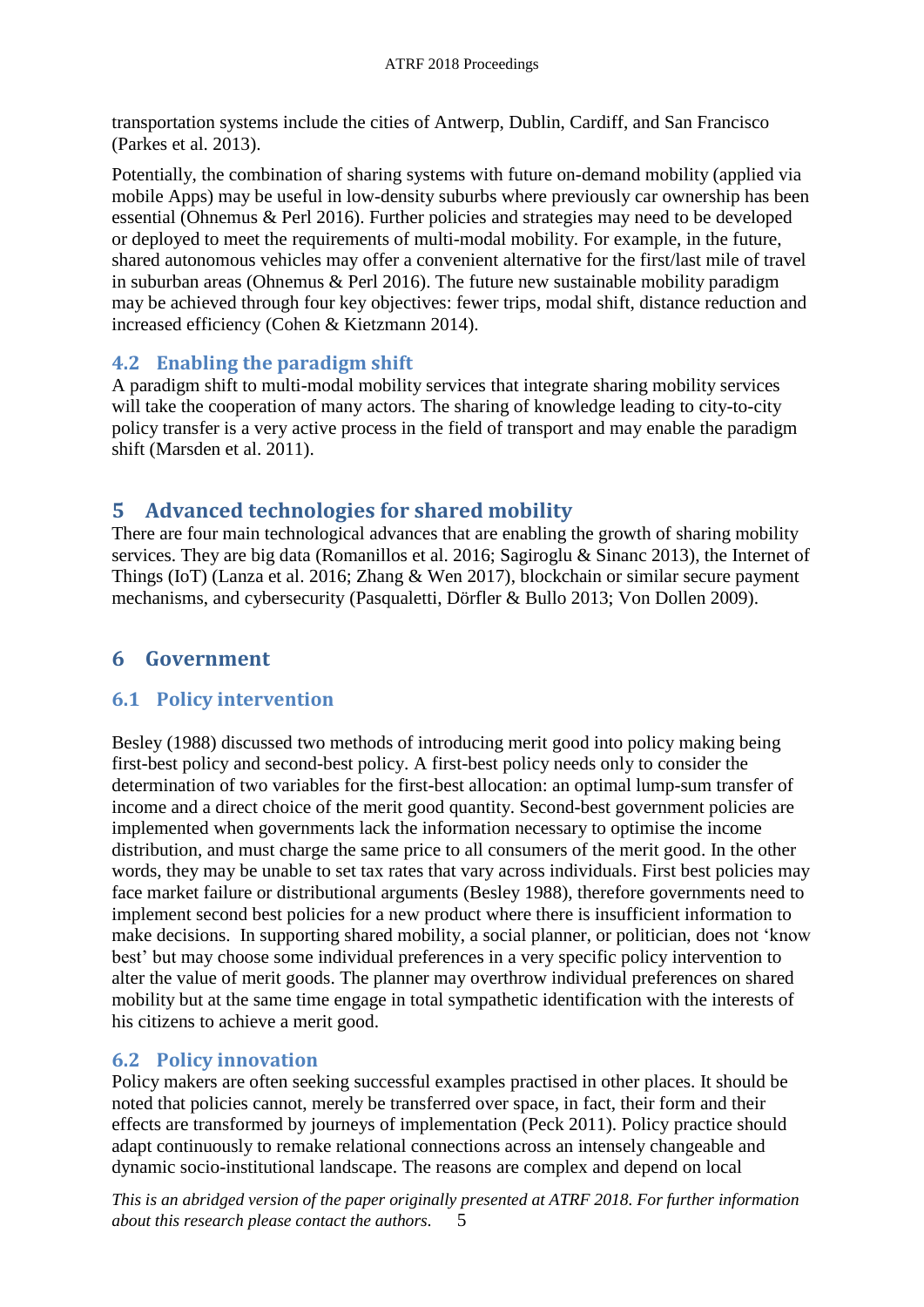circumstances that are not suitable for the simple type of 'copy' of examples from elsewhere but require a new innovative idea. This implies that contemporary phenomena like global policy models and peripatetic best practices, despite being methodologically and politically eye-catching, should not be blindly worshipped by virtue of their evident mobility per se (Peck 2011). Transferring policy for multi-modal shared mobility needs to be restructured to fit in macro-institutional environments.

In developing a successful policy for multi-modal shared mobility, it is important to improve the quality and trustworthiness of evidence based research and to provide better channels to access that information. In addition, peer-peer exchange networks are necessary as a means for promoting the detailed exchange of information and implementation of a policy in practice as the reliance on social learning processes increases (Marsden et al. 2011). When this policy approach is emphasized, the academic research base could provide shorter and more policy-relevant summaries, and for the policy maker, peer-peer experience exchange would work more effectively in multimodal shared mobility.

#### **6.3 Policy communications**

The adoption of policies is linked to the success of communicating the benefits. Social media has been perceived as medium to assist in reducing the knowledge translation gap, creating communities of practice and reducing traditional hierarchical divisions (Roland 2018). Policy makers may benefits from utilising social media as a means of transferring their goals and engaging wide audiences. For example, in a campaign to reduce drinking and driving, an economic effects analysis indicated that social media, as a means of policy implemention, could be more effective than other methods and the societal benefits were gained greater than the costs (Elder et al. 2004). Through web-based and mobile media, travellers can share information about travel experiences to enable interaction with policy makers and other stakeholders. Social media has the power to dramatically increase our ability to share, cooperate and take collective action without traditional institutions and organizations (Rheingold, 2003; Shirky, 2008).

## **7 Summary and conclusion**

Car sharing and bike sharing, as services in their own right or as part of a multi-modal system to support first/last mile mobility, have their own specific characteristics and barriers to the development. In order to accelerate adoption, they will need to be supported by smart technologies and government policy interventions, and in turn, shared mobility can enables technology growth and successful policy making.

First/last mile shared mobility would integrate car sharing, bike sharing and public transport in one service platform to provide an integrated trip experience from start to finish, but would require the collaboration and co-operation of public transit services, regulators, and shared mobility providers.

Shared mobility will be driven by the digital technological revolution and new business models. Blockchain and cybersecurity could be technologies the transfer to the transportation field, although they would probably benefit through learning the experiences from the finance industry. In spite of the phenomenon of big data that is closely related to the development or capability of IoT (likely to be accelerated with 5G wireless internet), there is a lack of richness in qualitative data demonstrating travellers' preferences with regard to forecasting and future (stated preference) data on demand and supply.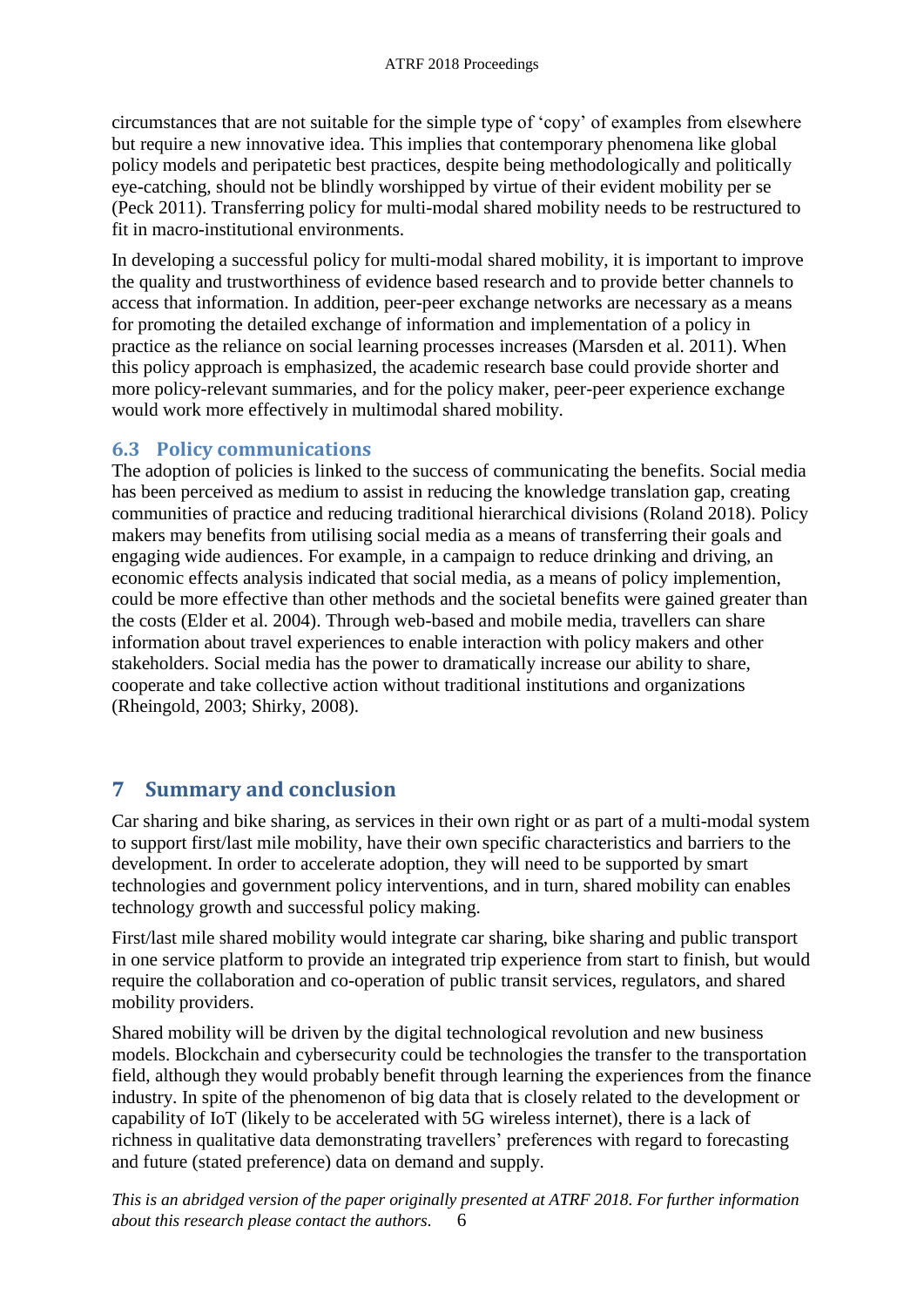Policy intervention is very important in shared mobility promotion and in new technology applications. Shared mobility could benefit from being treated as a merit good and gain greater support from government policy, regulation and funding (at least in its nascent stages). The characteristics of merit good for sharing and multi-modal services require a second-best policy as the government cannot obtain full information to optimise the income distribution. On the other hand, policy should not be directly transferred, rather transformed by journeys of implementation with the effort of linking specificity and network relations. There is possibly a lack of quality and trustworthiness of evidence-base research and peer-topeer exchange networks for detailed information. Social media has been demonstrated to be more effective than other communication tools and may be more cost-efficient. There are likely to be long-term benefits from a social media campaign that overweigh the short-term frustration provided by non-shared mobility collaborators.

The revolution of SAVs in the next few decades could help promote technology applications in shared mobility services. The high cost of SAVs necessitates that shared ownership or shared ridership is the most cost effective way of accelerating uptake.

In conclusion, there is high potential for shared mobility services to fulfil more of the mobility tasks in our cities, and reduce our private car dependency. Modern technology and government policies could support the development of shared mobility schemes. There is an interactive reinforcing relationship between them, therefore a supportive and collaborative relationship between all the parties is the best approach to address the challenges of meeting our ever growing mobility demand.

#### **References**

Besley, T (1988), 'A simple model for merit good arguments', *Journal of Public economics,*  35(3), 371-383.

Botsman, R & Rogers, R (2010), 'Beyond zipcar: Collaborative consumption', *Harvard Business Review,* 88(10), 30.

Cohen, B & Kietzmann, J (2014), 'Ride On! Mobility Business Models for the Sharing Economy', *Organization & Environment,* 27(3), 2014/09/01, 279-296. [<https://doi.org/10.1177/1086026614546199>](https://doi.org/10.1177/1086026614546199).

DeMaio, P (2009), 'Bike-sharing: History, impacts, models of provision, and future', *Journal of public transportation,* 12(4), 3.

Elder, RW, Shults, RA, Sleet, DA, Nichols, JL, Thompson, RS & Rajab, W (2004), 'Effectiveness of mass media campaigns for reducing drinking and driving and alcoholinvolved crashes: A systematic review', *American Journal of Preventive Medicine,* 27(1), 2004/07/01/, 57-65.

[<http://www.sciencedirect.com/science/article/pii/S0749379704000467>](http://www.sciencedirect.com/science/article/pii/S0749379704000467).

Fagnant, DJ & Kockelman, K (2015), 'Preparing a nation for autonomous vehicles: opportunities, barriers and policy recommendations', *Transportation Research Part A: Policy and Practice,* 77), 167-181.

Hamari, J, Sjöklint, M & Ukkonen, A (2016), 'The sharing economy: Why people participate in collaborative consumption', *Journal of the Association for Information Science and Technology,* 67(9), 2047-2059.